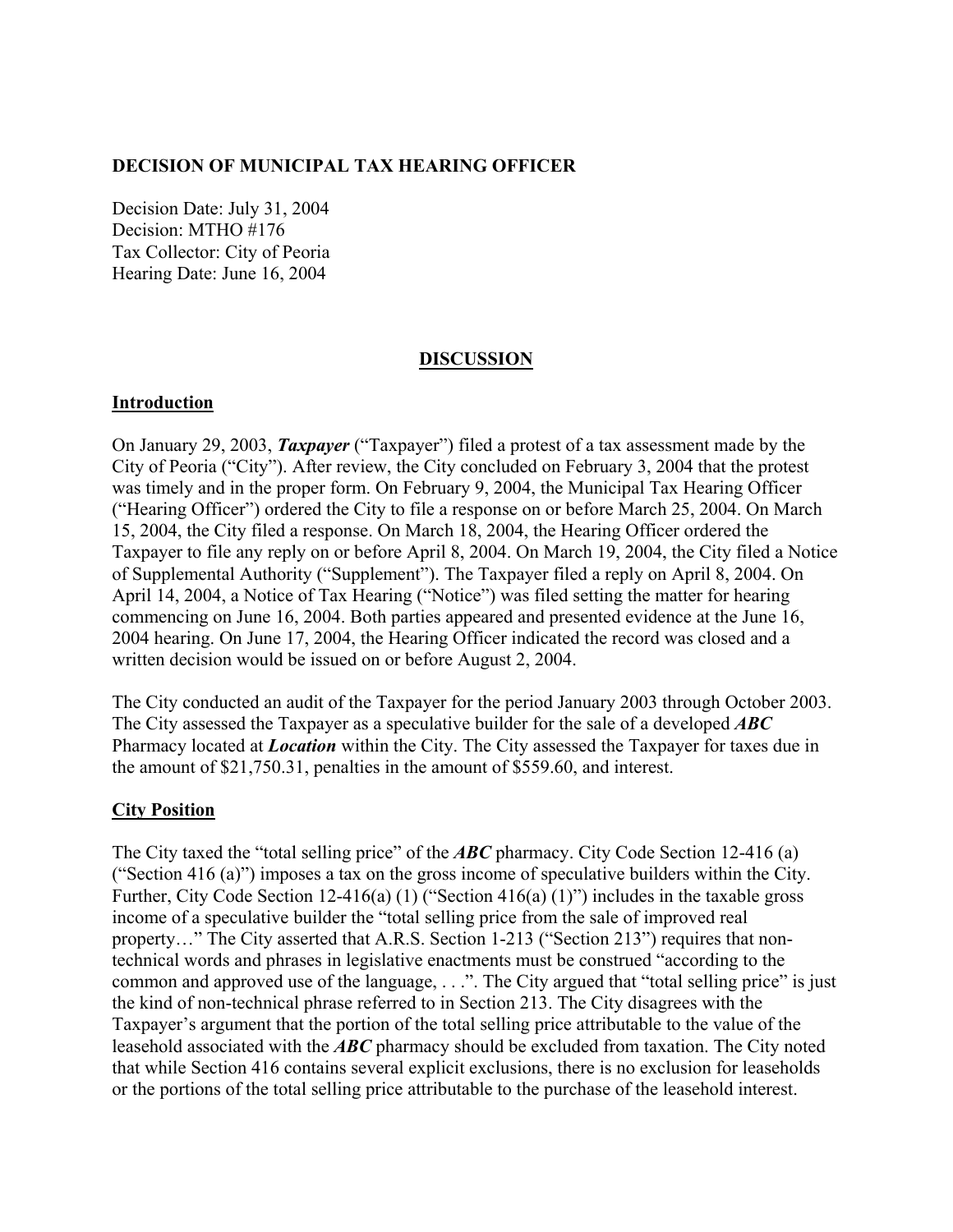Further, the City argued that because the property is not useful for any purpose other than to service the lease, the value of the improved property is defined by the leasehold. The City asserted that the Taxpayer's convoluted reading of the Code would eviscerate the capacity of the City to collect any tax at all under this portion of the Code. The City cited a City of Glendale's Hearing Officer decision in March 2000 as persuasive (but not mandatory) authority to support the City position herein. In the City of Glendale case, the Hearing Officer concluded there were no provisions in the Tax Code for the City of Glendale to authorize a speculative builder to have a deduction for the present value of a lease. Based on all the above, the City requested the tax assessment be upheld.

#### **Taxpayer Position**

The Taxpayer indicated they had developed an *ABC* pharmacy on land owned by the Taxpayer at *Location* in the City. Subsequently, the Taxpayer secured a long-term lease with *ABC* and then sold the property, with the *ABC* lease in place, to a third party buyer for \$3,859,745.00. According to the Taxpayer, the sales price was based on the tangible value of the improved real property plus the intangible value of the rental revenue stream from the long term *ABC* lease, which was in place at the time of sale. The Taxpayer argued that the starting point of the analysis is the long recognized rule that tax imposition statutes are to be strictly construed against the taxing jurisdiction. In this case, the Taxpayer asserts the speculative builder tax is on the total selling price from the sale of improved real property. The Taxpayer argued that the intangible value of the rental revenue stream from the *ABC* lease should not be included as part of the proceeds from the sale of "improved real property." The Taxpayer cited a 1999 decision by a City of Phoenix Hearing Officer to support its position. In that case, the City of Phoenix Hearing Officer concluded that "improved real property" did not include the intangible value of in-place leases if that value could be appropriately determined. The Taxpayer differentiated the City of Glendale case and the City of Phoenix case in that the City of Glendale focused on a claimed deduction while the City of Phoenix case focused on the scope of the tax. The Taxpayer argued that their claim in this case was the same claim supported by the City of Phoenix case. The Taxpayer presented evidence at the hearing that the sales price of the *ABC* pharmacy without a lease in place would have been \$3,480,248.23. The Taxpayer also provided evidence of three other sales similarly constructed and similarly located *ABC* pharmacies (without leases) were sold within a one-year period for sales prices ranging from \$3,262,421.38 to \$3,386,435.04.

#### **ANALYSIS**

There was no dispute that the sale of the *ABC* pharmacy at *Location* was subject to the speculative builder tax. The only dispute centered around the appropriate sales price and whether or not the value of a long-term lease in place at the time of sale should be included or deducted from the sales price. Both parties cited a hearing officer decision from a sister city to support their argument. Based on the3 arguments presented in those two decisions, this Hearing Officer actually concurs with both. The argument in the City of Phoenix decision centered around whether a long-term lease was includable as part of the sales price of improved property while the City of Glendale decision centered around whether there was a deduction available from the sales price of improved property for a long-term lease.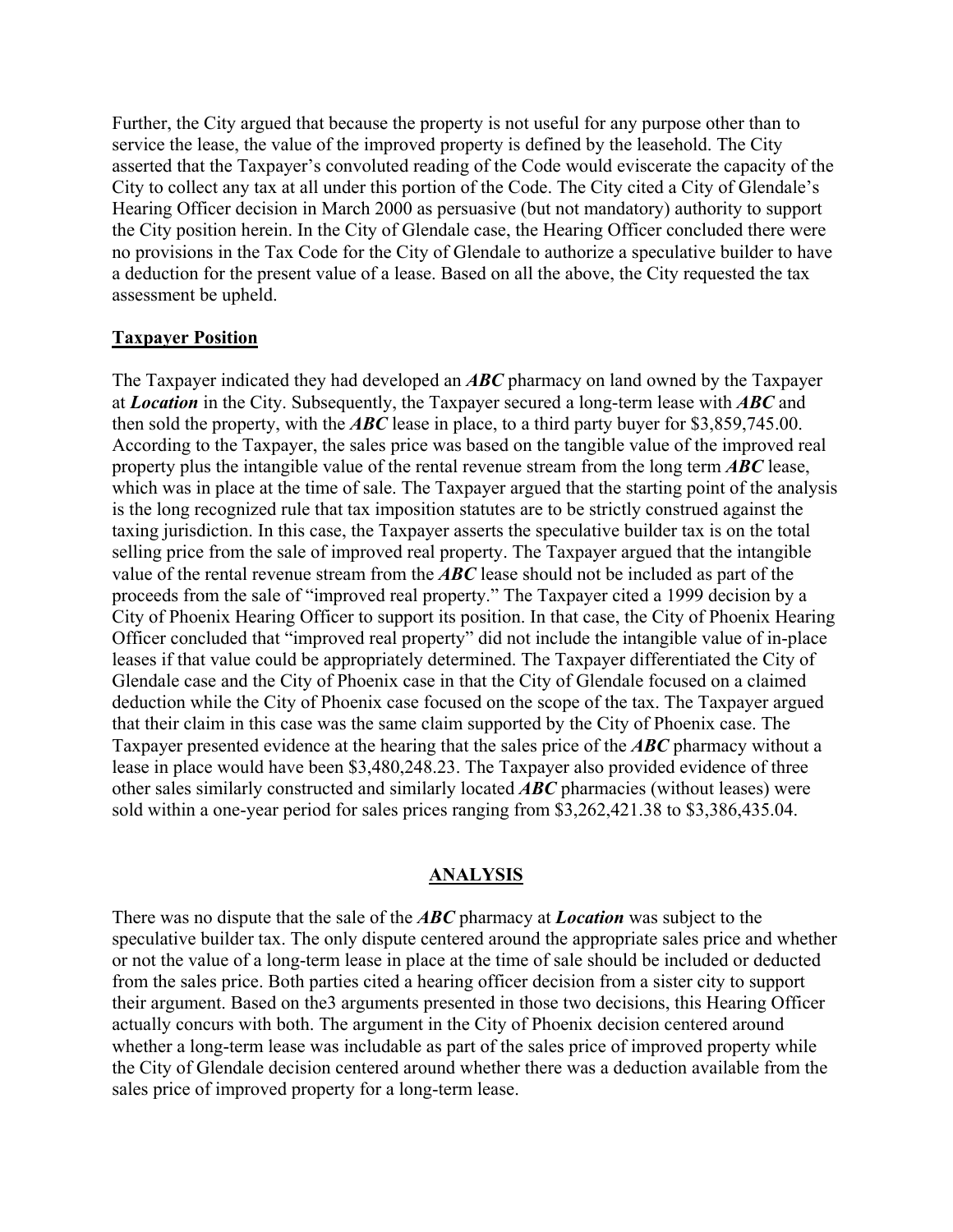The proper question in this case is whether the lease is includable or is the lease deductible? The initial question is whether the value of the lease should be included as part of the total selling price from the sale of improved real property. Consistent with the law that tax imposition statutes are to be strictly construed against the taxing jurisdiction, we find that the intangible value of the lease is not part of the selling price of the improved real property. As a result, we concur with the Taxpayer. As to the appropriate value for the lease, we find the Taxpayer's evidence as to what the pharmacy company would have paid for the improved real property without a lease to be reasonable. This was corroborated by comparables in the area. Accordingly, we approve the Taxpayer's recommended selling price for the improved real property in the amount of \$3,480,248.32. We do have some concerns that the sale with a lease was simply a method in which **ABC** paid the Taxpayer a bonus for doing a good job. However, based upon the testimony in this case, the Taxpayer was at risk that the sales price would go down with the lease in place. In future cases, if it is determined that the decision to sell with the lease in place is too close to the sales date, we could conclude that it was a bonus payment and thus part of the overall sales price of improved property.

#### **FINDINGS OF FACT**

- 1. On January 29, 2004, the Taxpayer filed a protest of a tax assessment made by the City.
- 2. After review, the City concluded on February 4, 2004 that the protest was timely and in proper form.
- 3. On February 9, 2004, the Hearing Officer ordered the City to file a response on or before March 25, 2004.
- 4. On March 15, 2004, the City filed a response.
- 5. On March 18, 2004, the Hearing Officer ordered the Taxpayer to file a reply on or before April 8, 2004.
- 6. On March 19, 2004, the City filed a Supplement.
- 7. The Taxpayer filed a reply on April 8, 2004.
- 8. On April 14, 2004, a Notice was filed setting the matter for hearing commencing on June 16, 2004.
- 9. Both parties appeared and presented evidence at the June 16, 2004 hearing.
- 10. On June 17, 2004, the Hearing Officer indicated the record was closed and a written decision would be issued on or before August 2, 2004.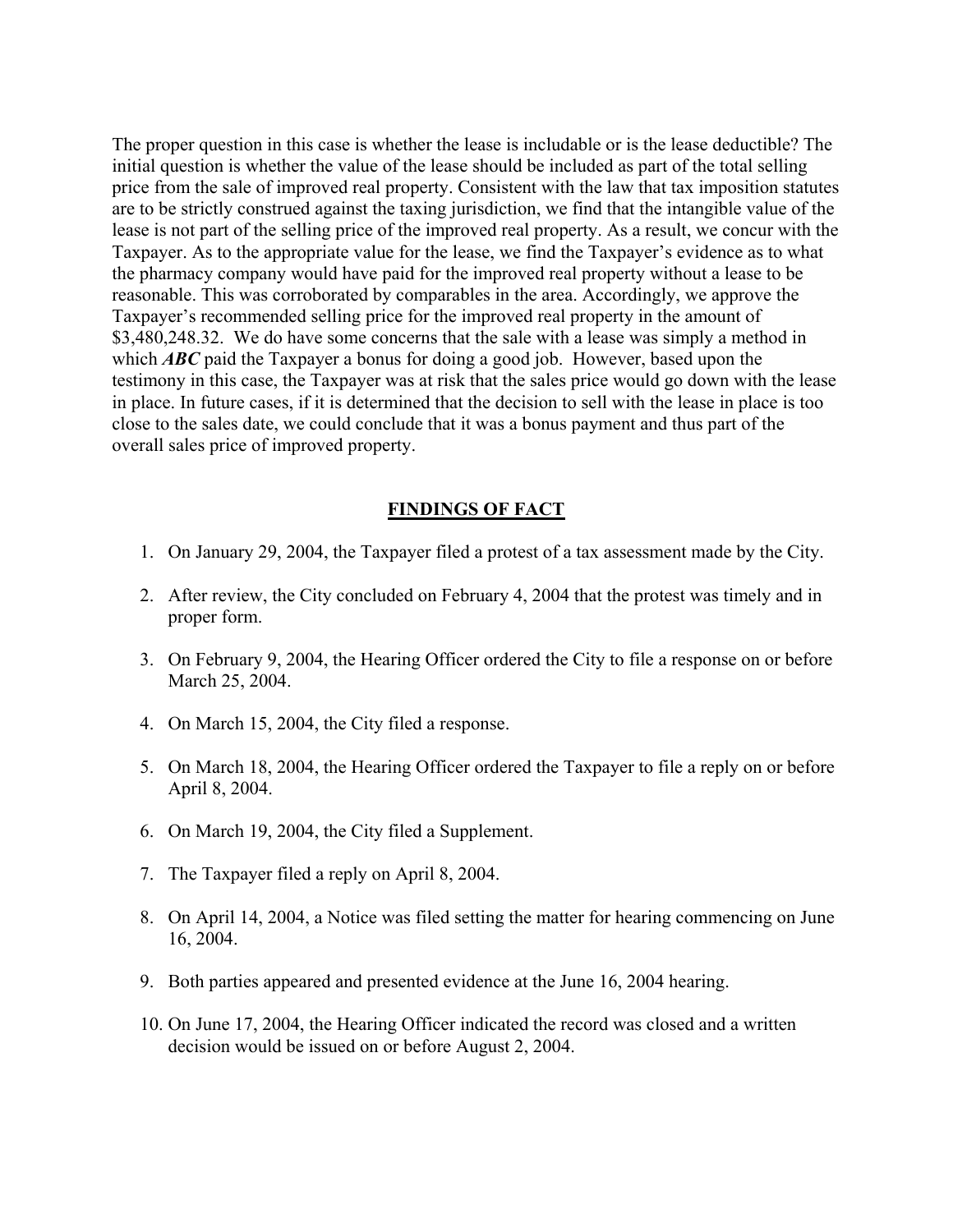- 11. The City conducted an audit of the Taxpayer for the period January 2003 through October 2003.
- 12. The City assessed the Taxpayer as a speculative builder for the sale of a developed *ABC* pharmacy located at *Location* within the City.
- 13. The City assessed the Taxpayer for taxes due in the amount of \$21,750.31, penalties in the amount of \$559.60, and interest.
- 14. Prior to selling the *ABC* pharmacy, the Taxpayer secured a long-term lease with *ABC*.
- 15. The Taxpayer sold the *ABC* pharmacy with the long-term lease in place to a third party buyer for \$3,859,745.00.
- 16. Based on the evidence, the Taxpayer could have sold the *ABC* pharmacy without the lease to the *ABC* Corporation for \$3,480,248.23.
- 17. The Taxpayer sold three other similarly constructed, similarly situated *ABC* pharmacies (without leases) within a year of the sale at *Location* for sales prices ranging from \$3,262,421.38 to \$3,386.435.04.

# **CONCLUSIONS OF LAW**

- 1. Pursuant to ARS Section 42-6056, the Municipal Tax Hearing Officer is to hear all reviews of petitions for hearing or redetermination under the Model City Tax Code.
- 2. Section 416 authorizes a tax on the gross income from the business activity of engaging in the business as a speculative builder.
- 3. The Taxpayer was a speculative builder on the sale of the *ABC* pharmacy at *Location* in the City.
- 4. Section 416(a) (1) includes in the taxable gross income of a speculative builder the "total selling price" from the sale of improved real property.
- 5. The intangible value of the rental stream from the *ABC* lease is not includable in the sales price of improved real property.
- 6. The Taxpayer has presented evidence that a reasonable value for the sales price of improved real property at *Location* was \$3,480,248.23.
- 7. The Taxpayer's protest should be granted.